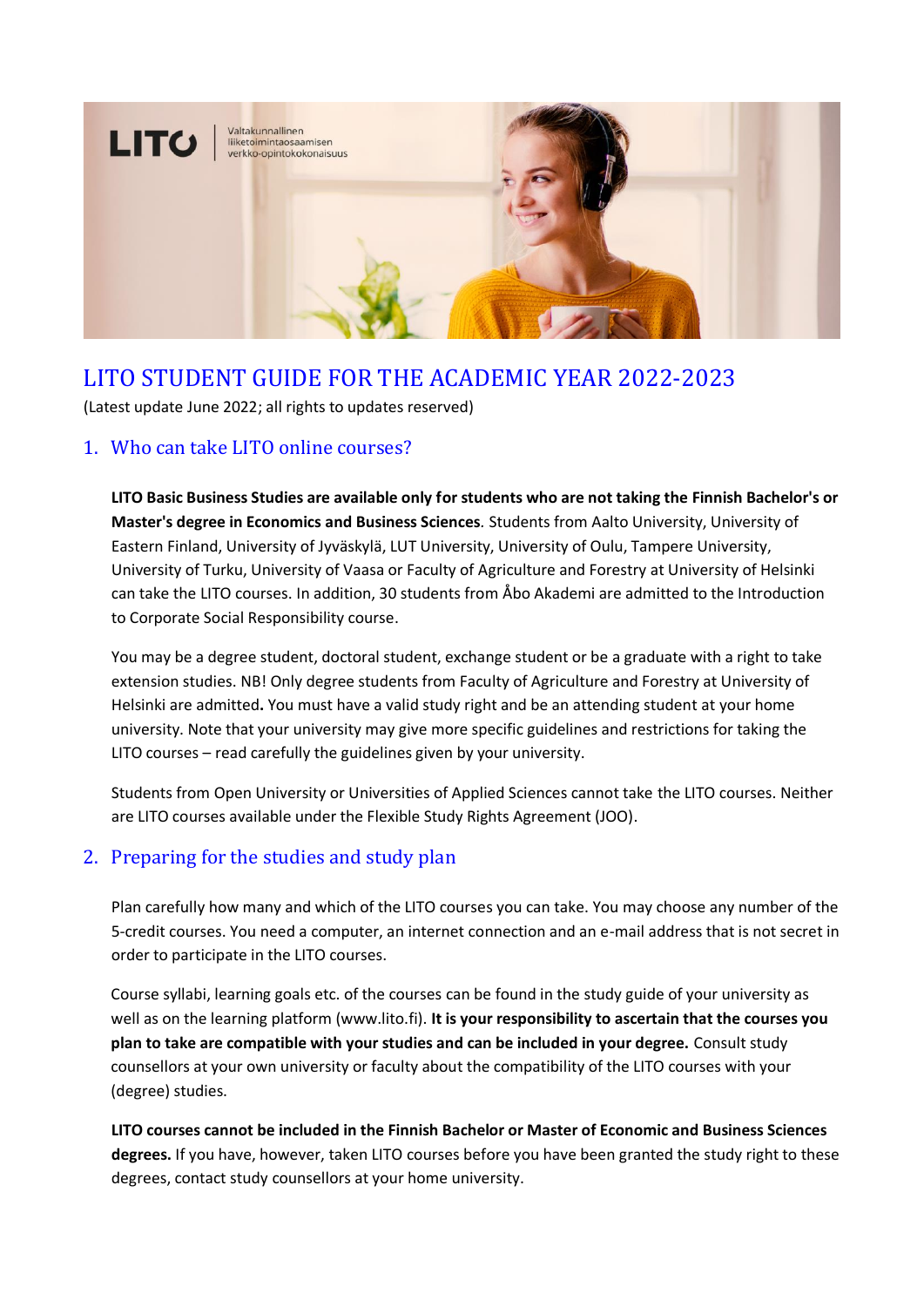Although studying online provides flexibility, the LITO courses have schedules that you need to follow. Participation requires independent initiative as well as ability to stick to the course time schedule as there are deadlines for submitting exercises and taking exams. Business Simulation Game requires your active online presence on the dates given by the instructors. **Make sure that course dates and schedules fit with your other engagements, as 5 ECTS equals some 135 hours of work.**

#### **Make yourself a study plan and stick to it!**

# 3. Course registration, study right and transfer of student information

**You need to register for the each of the courses separately.** Registration takes place at your home university during a pre-defined registration period. **Follow the deadlines as no late entries are accepted.**

Each of the LITO courses has a designated university responsible for organizing the course (i.e., the host university). When you register for a LITO course, you are granted a study right for that particular course at the host university. Your study right is valid until the end of the academic year in which you have registered for the course.

To receive credits for the courses, you must be granted the right to attend the course(s) for which you have registered from the host university. To grant the right to attend a course(s), the home university will transfer personal student information to the host university responsible for organizing the course. The data to be transferred includes surname, first name, possible middle name(s), gender, nationality, email address, personal identification number and home university. If you do not have a Finnish personal identification number, your date of birth will be transferred. Data classified as secret will not be transferred. **Receiving credit for the course(s) is not possible without transferring personal student information.**

### 4. Access to the LITO learning platform and course sites

All the LITO courses are implemented on the Digicampus learning platform (www.lito.fi). **Access the platform through the HAKA authentication with the user-ID and password of your home university.** Make sure that your user-ID and password are valid and working.

**When logging in to the LITO platform, choose your home university (i.e., the university where you have registered for the course) from the menu available on the HAKA authentication page, and use the same home university and user-id every time you log in***.* If you possess user-ids in multiple universities and use different user-ids when logging in, the LITO platform creates a separate user profile for each user-id you have used and cannot e.g., combine course assignments submitted under different user-ids.

**You need a self-enrolment key to access an individual course site. The key and course instructions are sent before the course starts or the pre-assignment opens to the e-mail address obtained from your home university. If it seems that you have not received the self-enrolment key, please check carefully your e-mail and junk mail folder** before contacting the contact person of the course.

### 5. Pre-/starting assignment

Some of the LITO courses include a compulsory pre-/starting assignment that has to be submitted by the deadline given by the instructors and accepted before you can continue with the course. The teachers give you instructions for the assignment after the registration period has expired. Returning the preassignment after the deadline counts as a "fail" and you will be dropped out of the course.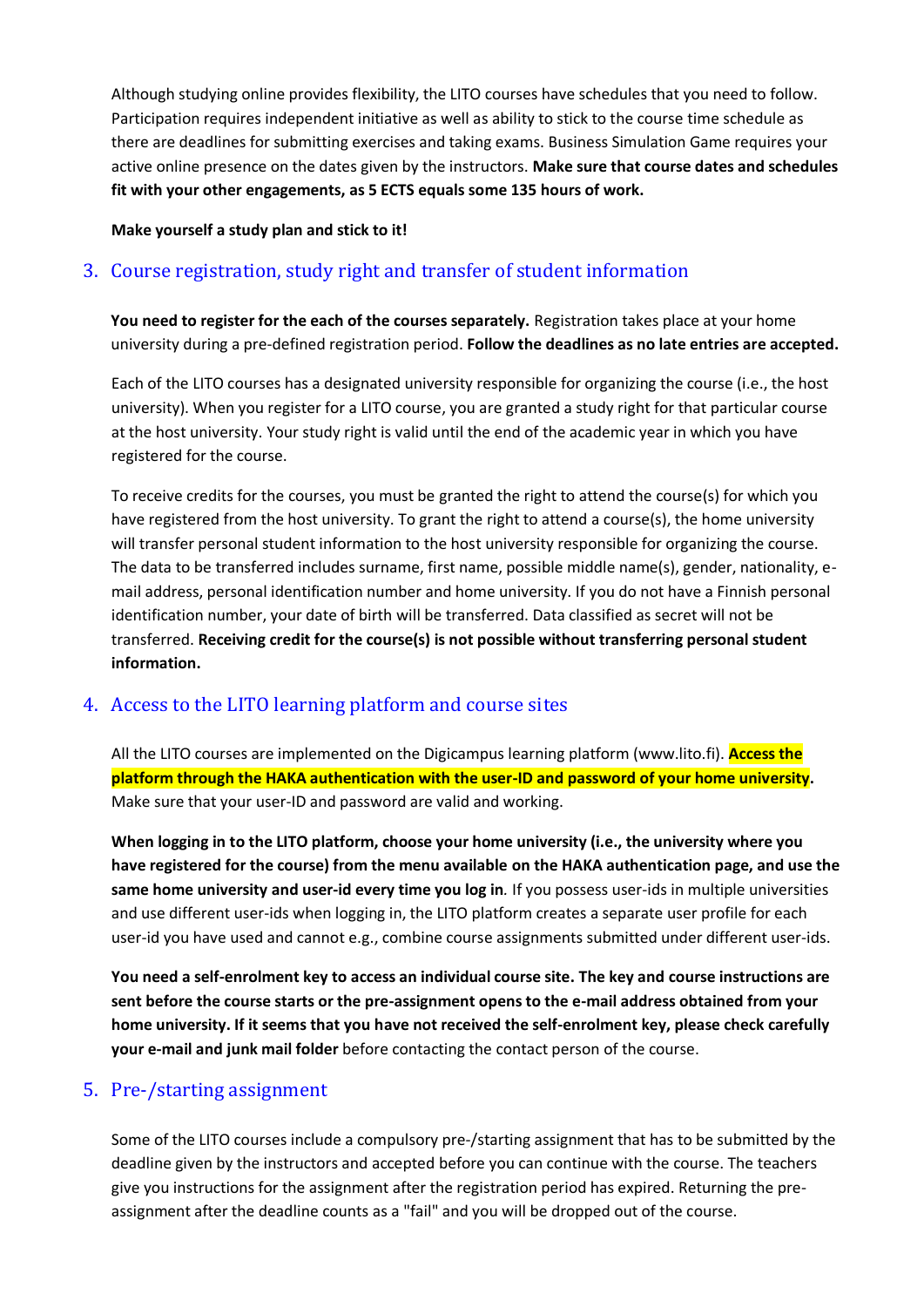# 6. Studying online

The LITO courses are organized in co-operation with multiple universities, and hence, the instructors may come from more than one university.

After you have enrolled with a course at the learning platform, the teachers give you guidelines for the completion of the course. You can reach the course contact person(s) via the learning platform if you have any questions. **Make sure that you will have enough time for the completion of courses to make the most out of your LITO studies.**

It is usual for the studies in economics and business sciences that learning material can be in English. You may take some of the LITO courses either in Finnish or in English, while there are also courses that are available only in Finnish or in English.

### 7. Special arrangements in studies

If you have a recommendation for special arrangements in studying approved by your home university, and you need such arrangements with LITO courses, contact the teacher or contact person of a LITO course when registering for the course, or if the course has already started, immediately after you have received an approved recommendation for special arrangements.

#### 8. Giving feedback

The teachers collect feedback while the course is ongoing, and giving final feedback is obligatory for successful completion of the course. Feedback is anonymous, but the teachers can see who has given feedback and whose feedback is missing on the learning platform. **Your feedback is important for the development of the LITO courses!**

### 9. Registration of study credits and the LITO study module

**It is not possible to have the study credits registered without registration for the course at your home university and without a study right at the host university.** The requirements for the completion of a course as well as the principles of the student evaluation are given in the course syllabus. If there is no final exam and you fail to pass, please contact the course instructors.

The regulations of the host university are applied in grading the study attainments. When you have taken a course, your grade is registered at the host university. Thereafter, it is transferred to the study register of your home university. You can follow the registration of credits on the MyStudyinfo site (OmaOpintopolku in Finnish) available at https://opintopolku.fi/oma-opintopolku. To use the site, identify yourself by using Finnish banking identification codes, mobile certificate or certificate card.

If your study credits have been registered at the host university, but not at your home university, please contact first the office for student affairs at your university (see the list below)*.* **Please note that the transfer of credits to your home university requires some time as the transfer is currently done manually.**